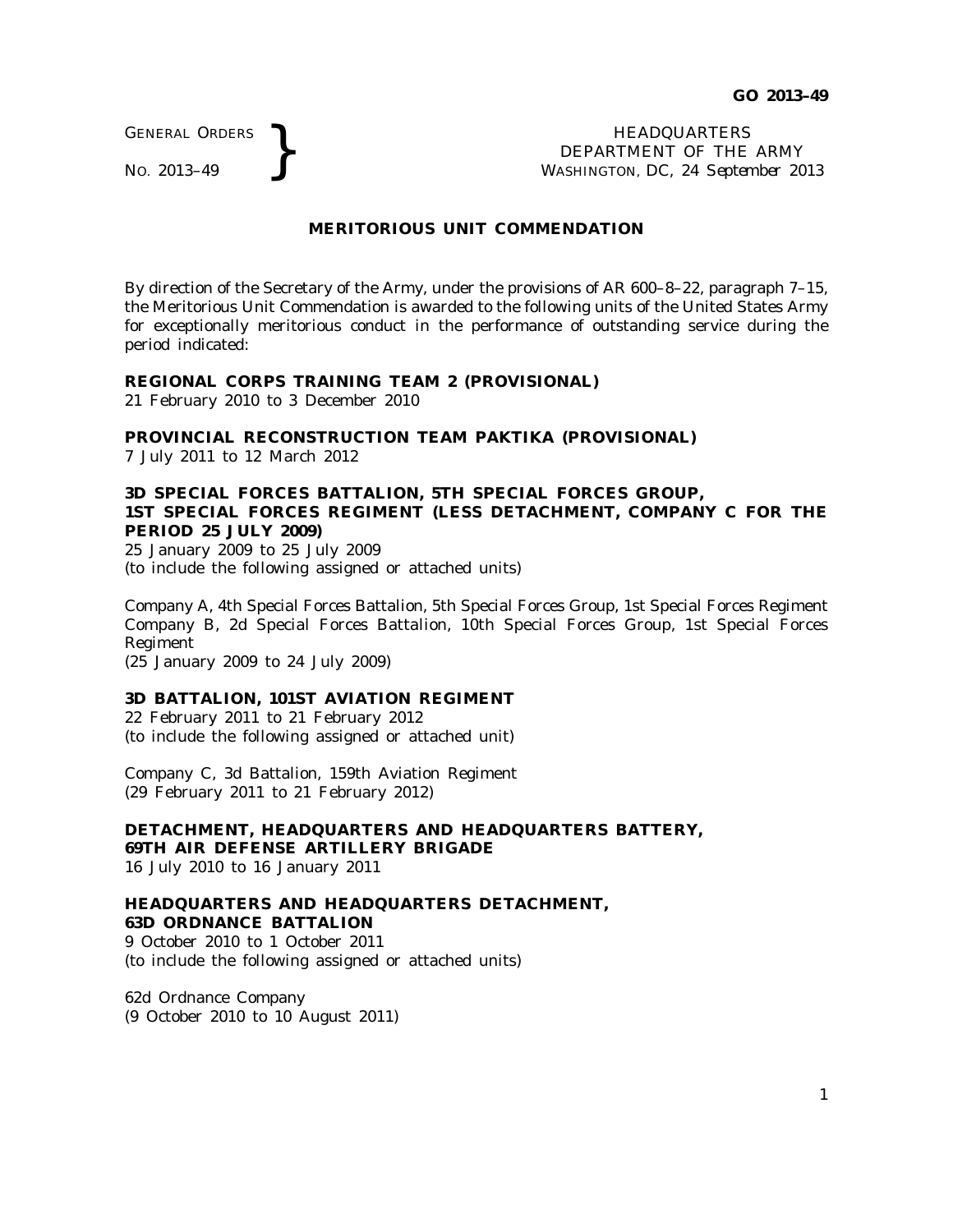#### **GO 2013–49**

720th Ordnance Company (17 February 2011 to 1 October 2011) 760th Ordnance Company (27 March 2011 to 1 October 2011)

### **DETACHMENT, HEADQUARTERS AND HEADQUARTERS BATTERY, 3D BATTALION, 321ST FIELD ARTILLERY REGIMENT**

5 January 2010 to 28 December 2010 (to include the following assigned or attached units)

Battery B, 3d Battalion, 321st Field Artillery Regiment Battery D (Provisional), 1st Battalion, 321st Field Artillery Regiment 583d Support Company (5 January 2010 to 24 October 2010)

# **HEADQUARTERS AND HEADQUARTERS BATTALION, 10TH MOUNTAIN DIVISION**

2 November 2010 to 1 October 2011 (to include the following assigned or attached units)

10th Mountain Division Band Battery H, 26th Field Artillery Regiment (2 November 2010 to 18 June 2011) 16th Public Affairs Detachment (2 November 2010 to 1 August 2011)

# **14TH COMBAT SUPPORT HOSPITAL**

31 January 2006 to 30 January 2007 (to include the following assigned or attached units)

582d Medical Company (1 April 2006 to 30 January 2007) 452d Medical Detachment (29 March 2006 to 30 January 2007) 758th Medical Detachment (31 January 2006 to 28 November 2006) 759th Medical Detachment (31 January 2006 to 19 November 2006) Detachment, 719th Medical Detachment (1 April 2006 to 30 January 2007)

# **HEADQUARTERS AND HEADQUARTERS COMPANY, 1103D SUPPORT BATTALION**

10 August 2007 to 21 April 2008 (to include the following assigned or attached units)

494th Transportation Company (10 August 2007 to 18 April 2008) 15th Transportation Company